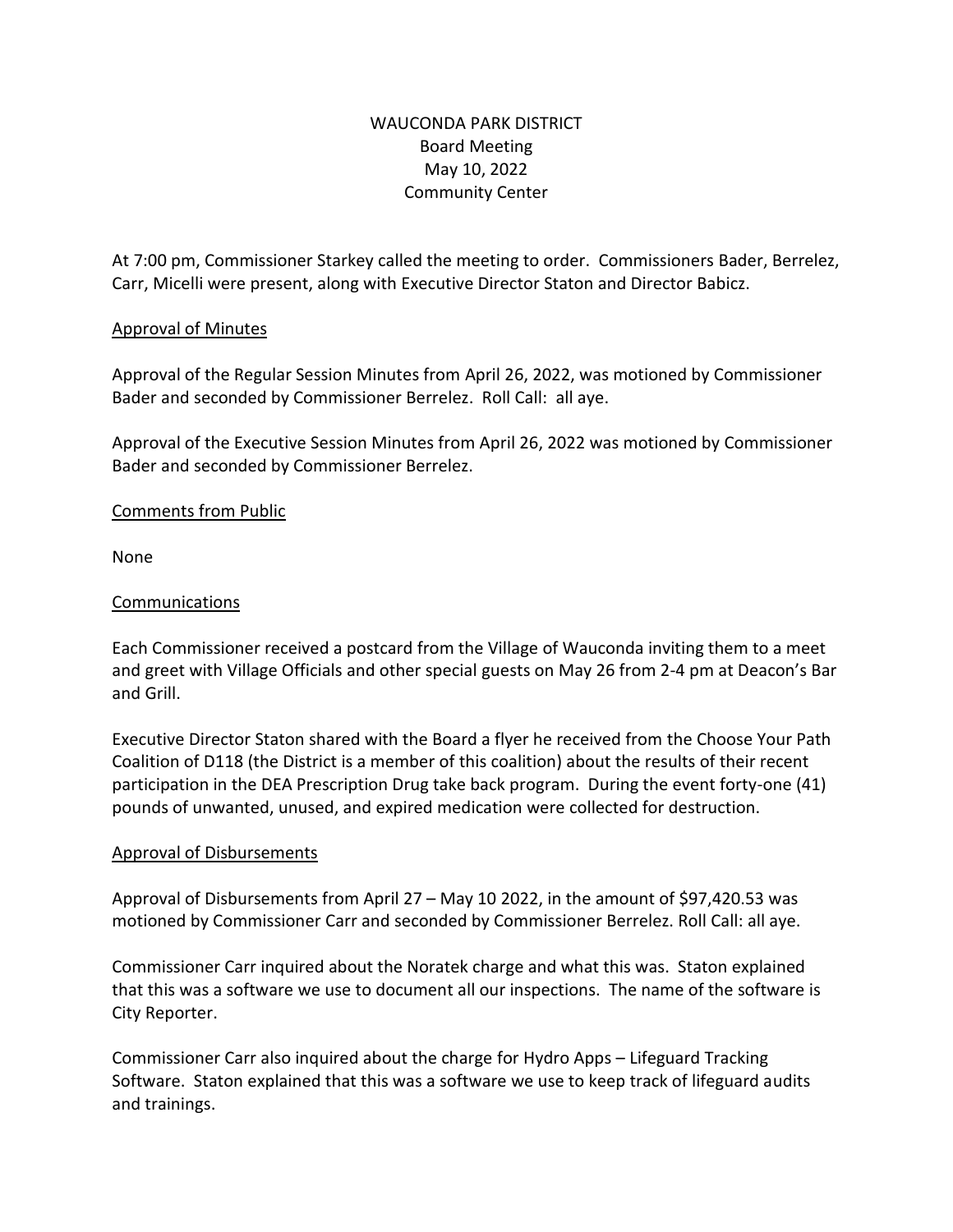## Committee Reports

A. Recreation – Director Babicz reviewed her written report with the Board. Spring Softball began on Tuesday, May 10 after a couple week delay due to rain. The annual Dance Recital is scheduled for this coming weekend with two different performances. Staff is busy preparing for the start of summer programs.

B. Finance – We ended the FY21-22 Fiscal Year on April 30, 2022. Executive Director Staton stated that we should have an April budget report at the next meeting.

C. Park Maintenance – Executive Director Staton reviewed Director Drinkwine's report with the Board. The Parks Department took out a swing set pole that was damaged over the winter. Some of the aluminum fencing was installed on Main Street for the Fest. The boiler in the Community Center was fixed last week. One Parkman drove a Wibit piece to Wisconsin for repair. The manufacturer will be checking the piece for a leak in the seam.

D. Risk Management – A written report will be prepared for the next meeting.

E. W-Fest – The next Wauconda Fest meeting is scheduled for May 26 at 6:00 pm.

F. Administration – The Board held a brief discussion regarding Lindy's Landings request to utilize the beach front at Beach Park this coming summer. Lindy's would like to extend the time they would be allowed to use the beach until sunset on nights that have evening classes and they were also looking for the ability to serve alcohol at select special events on the Beach. The Board agreed to extend hours for use until dusk for nights they had Yoga, paddleboard, and similar active classes on the lake. The Board did not like the idea of having alcohol in the park but felt that Lindy's could ask for approval from the Board for certain events such as the Fireworks.

Executive Director Staton informed the Board that Dock's would not be paving their parking lot this Spring/Summer. After going through a preconstruction meeting with Leopardo Construction he learned that the project would close the parking lot for an entire month and that there was not a practical way to do the project in phases. Staton told the owners of the property that the easement agreement in place stated that paving could not be done during boating season. The property owner decided to delay the project until a future date.

The next Triathlon meeting will be on June 1 at 6:00 pm. One of our partners in the Tri-County Tri Series has cancelled their race this year due to low enrollment. Staff originally thought that they would fill the empty spot in the series with another race but decided not to do that for the 2022 season, but rather look for another partner for the 2023 season due to logistical concerns.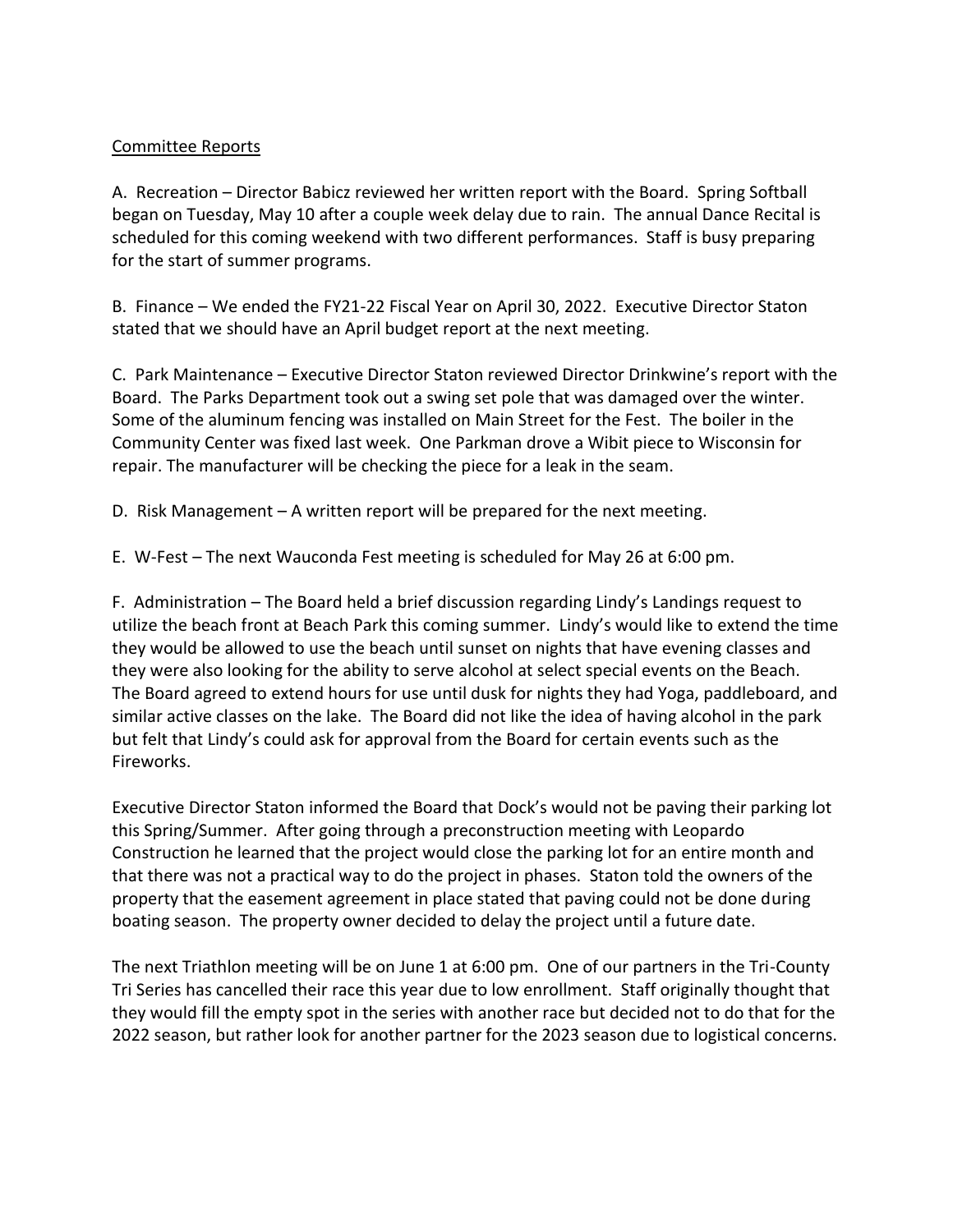#### New Business

#### A. Board Elections -

1. Secretary – Commissioner Bader nominated Executive Director Staton, seconded by Commissioner Berrelez. No other nominations were made. Vote carried 5-0, to elect Executive Director Staton Secretary.

2. Treasurer – Commissioner Berrelez nominated Commissioner Bader, seconded by Commissioner Micelli. No other nominations were made. Vote carried 5-0, to elect Commissioner Bader Secretary.

3. Vice-President – Commissioner Bader nominated Commissioner Berrelez for Vice-President, seconded by Commissioner Carr. No other nominations were made. Vote carried 5-0, to elect Commissioner Berrelez Vice-President.

4. President – Commissioner Berrelez nominated Commissioner Starkey for President, seconded by Commissioner Bader. No other nominations ere made. Vote carried 5-0, to elect Commissioner Starkey President.

Commissioner Starkey stated that Commissioner Bader will meet with Executive Director Staton and a representative from Lauderbach and Amen to discuss Finance Committee matters.

It was also noted that Commissioner Berrelez would be the Board Liaison for the Triathlon. Commissioner Micelli would be the Board Liaison for Wauconda Fest, and Commissioner Carr would be the Board's Liaison to the Bangs Lake Advisory Committee.

B. Transfer Ordinance 2022-01 – Executive Director Staton presented the Board with a transfer ordinance for FY22-23 Budget. It was important for the District to do this to bring the IMRF Fund to a positive fund balance. A motion to transfer \$14,000 from the General Fund to the IMRF Fund was made by Commissioner Berrelez and seconded by Commissioner Carr. Roll Call: all aye.

C. Budget and Appropriation Ordinance 2022-02 – The Budget and Appropriation Ordinance was tabled until the next meeting on May 24, 2022.

D. Community Interest and Opinion Survey – Staton reviewed progress of this project with the Board. A key point of discussion was the draft of the Community Opinion and Interest survey. The Board discussed the questions and format. Staton will bring changes back to ETC Institute and Hitchcock for Draft #2.